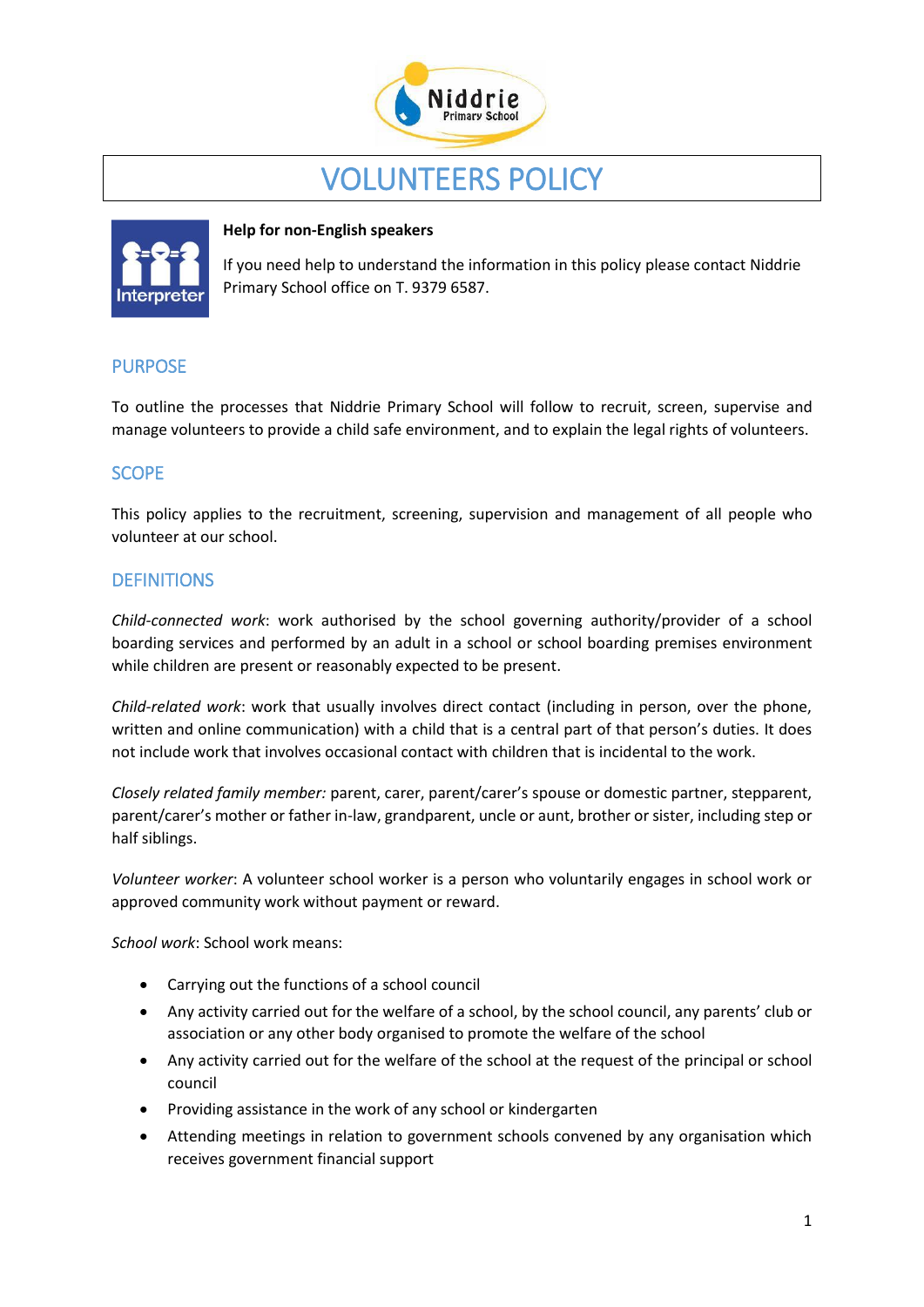

This is a broad definition and means that volunteers who participate in school community activities, such as fundraising and assisting with excursions, are legally protected (ie indemnified) from action by others in the event of an injury or accident whilst they are performing volunteer school work in good faith.

# **POLICY**

Niddrie Primary School is committed to implementing and following practices which protect the safety and wellbeing of children and our staff and volunteers. Niddrie Primary School recognises the valuable contribution that volunteers provide to our school community and the work that we do.

The procedures set out below are designed to ensure that Niddrie Primary School's volunteers are suitable to work with children and are well-placed to make a positive contribution to our school community.

## Becoming a volunteer

Members of our school community who would like to volunteer are encouraged to contact the classroom teacher or the administration office.

#### **COVID-19 vaccination information**

Our school follows Department of Education and Training policy with respect to the requirements relating to attendance on school sites and COVID-19 vaccinations.

For further information, refer to:

• COVID-19 Vaccinations – [Visitors and Volunteers on School Sites](https://www2.education.vic.gov.au/pal/covid-19-vaccinations-visitors-volunteers/policy)

## Suitability checks including Working with Children Clearances

#### *Working with students*

Niddrie Primary School values the many volunteers that assist in our classrooms/with sports events/camps/excursions/school concerts/other events and programs. To ensure that we are meeting our legal obligations under the *Worker Screening Act* and the Child Safe Standards, Niddrie Primary School is required to undertake suitability checks which in most cases will involve asking for evidence of a Working with Children (WWC) Clearance. Additional suitability checks may also be required depending on the volunteer role, such as reference, proof of identity, qualification and work history involving children checks.

Considering our legal obligations, and our commitment to ensuring that Niddrie Primary School is a child safe environment, we will require volunteers to obtain a WWC Clearance and produce their valid card to the front administration office for verification in the following circumstances:

• **Volunteers who are not parent/family members** of any student at the school if they are engaged in child-related work regardless of whether they are being supervised.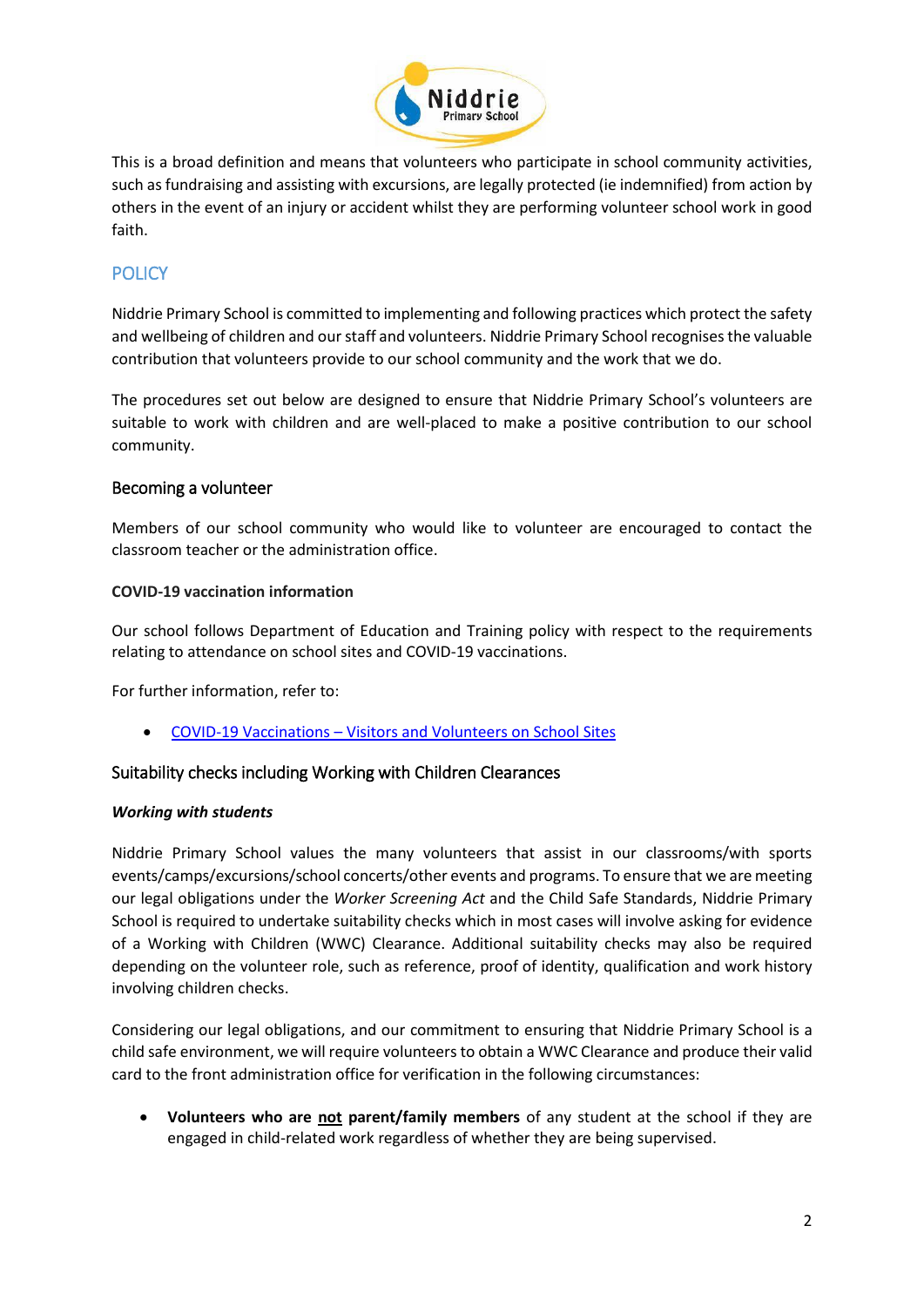

- **Parent/family volunteers** who are assisting with any classroom or school activities involving direct contact with children in circumstances where the volunteer's child is **not** participating, or does not ordinarily participate in, the activity.
- **Parent/family volunteers** who assist with excursions (including swimming), camps and similar events, regardless of whether their own child is participating or not.
- **Parent/family volunteers** who regularly assist in school activities, regardless of whether their own child is participating or not.
- **Parent/community School Council members** sitting on School Council with student School Council members, regardless of whether their own child is a student member or not.

In addition, depending on the nature of the volunteer work, our school may ask the volunteer to provide other suitability checks at its discretion (for example, references, work history involving children and/or qualifications). Proof of identity may also be required in some circumstances.

#### *Non child-related work*

On some occasions, parents and other members of the school community may volunteer to do work that is not child-related. For example, volunteering on the weekend for gardening, maintenance, working bees, parents group, school council, participating in sub-committees of school council, or other fundraising groups that meet in the evenings during which children will not be, or would not reasonably be expected to be, present.

Volunteers for this type of work are not required to have WWC Clearances or other suitability checks as they are not engaged in child-related work and children are not generally present during these activities. However, Niddrie Primary School reserves the right to undertake suitability checks, including requiring proof of identity and WWC Clearance, at its discretion if considered necessary for any

#### Training and induction

Under the Child Safe Standards volunteers must have an appropriate induction and training in child safety and wellbeing.

To support us to maintain a child safe environment, before engaging in any work where children are present or reasonable likely to be present, volunteers must familiarise themselves with the policies, procedures and code of conduct referred to in our Parent Helpers Training, Volunteers Induction, and Enrolment Packs and ensure the actions and requirements in these documents are followed when volunteering for our school.

Depending on the nature and responsibilities of their role, Niddrie Primary School may also require volunteers to complete additional child safety training.

#### Management and supervision

Volunteer workers will be expected to comply with any reasonable direction of the principal (or their nominee). This will include the requirement to follow our school's policies, including, but not limited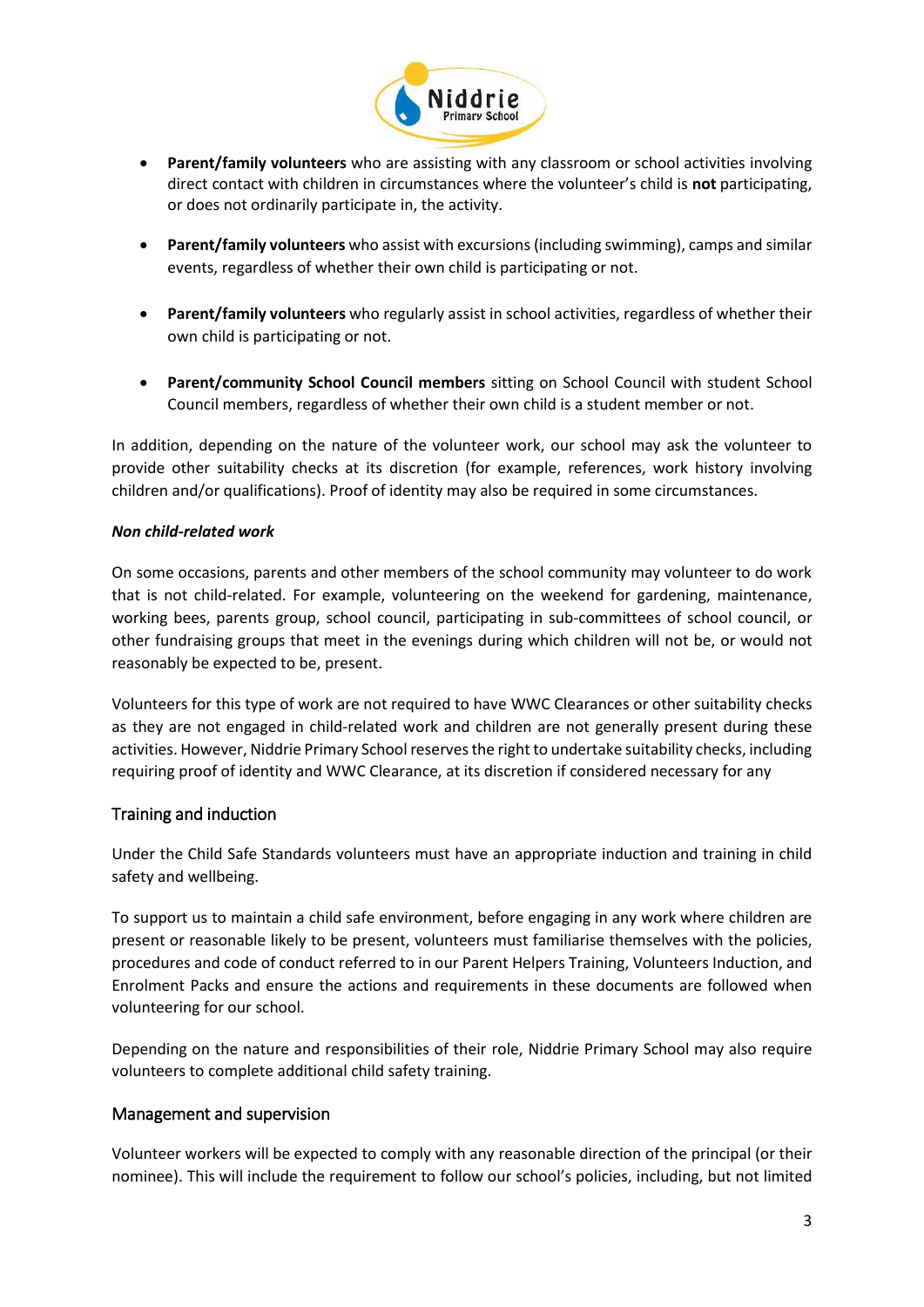

to our Child Safety and Wellbeing Policy, our Child Safety Code of Conduct and our Statement of Values and School Philosophy.

Volunteer workers will also be expected to act consistently with Department of Education and Training policies, to the extent that they apply to volunteer workers, including the Department's policies relating to [Equal Opportunity and Anti-Discrimination,](https://www2.education.vic.gov.au/pal/equal-opportunity/policy-and-guidelines) [Sexual Harassment](https://www2.education.vic.gov.au/pal/sexual-harassment/overview) and [Workplace](https://www2.education.vic.gov.au/pal/workplace-bullying/policy)  [Bullying.](https://www2.education.vic.gov.au/pal/workplace-bullying/policy)

The principal (or their nominee) will determine the level of school staff supervision required for volunteers, depending on the type of work being performed, and with a focus on ensuring the safety and wellbeing of students.

The principal has the discretion to make a decision about the ongoing suitability of a volunteer worker and may determine at any time whether or not a person is suitable to volunteer at Niddrie Primary School.

## Privacy and information-sharing

Volunteers must ensure that any student information they become aware of because of their volunteer work is managed sensitively and in accordance with the **Schools' [Privacy Policy](https://www.education.vic.gov.au/Pages/schoolsprivacypolicy.aspx)** and the Department's policy on [Privacy and Information Sharing.](https://www2.education.vic.gov.au/pal/privacy-information-sharing/policy)

Under these policies, student information can and should be shared with relevant school staff to:

- support the student's education, wellbeing and health;
- reduce the risk of reasonably foreseeable harm to the student, other students, staff or visitors;
- make reasonable adjustments to accommodate the student's disability; or
- provide a safe and secure workplace.

Volunteers must immediately report any child safety concerns that they become aware of to a member of staff to ensure appropriate action. There are some circumstances where volunteers may also be obliged to disclose information to authorities outside of the school such as to Victoria Police. For further information on child safety responding and reporting obligations refer to: *Child Safety Responding and Reporting Obligations (including Mandatory Reporting) Policy and Procedures.* 

#### Records management

While it is unlikely volunteers will be responsible for any school records during their volunteer work, any school records that volunteers are responsible for must be provided to the front administration office to ensure they are managed in accordance with the Department's policy: Records [Management](https://www2.education.vic.gov.au/pal/records-management/policy) – Schools.

#### Compensation

#### *Personal injury*

Volunteer workers are covered by the Department of Education and Training's Workers' Compensation Policy if they suffer personal injury in the course of engaging in school work.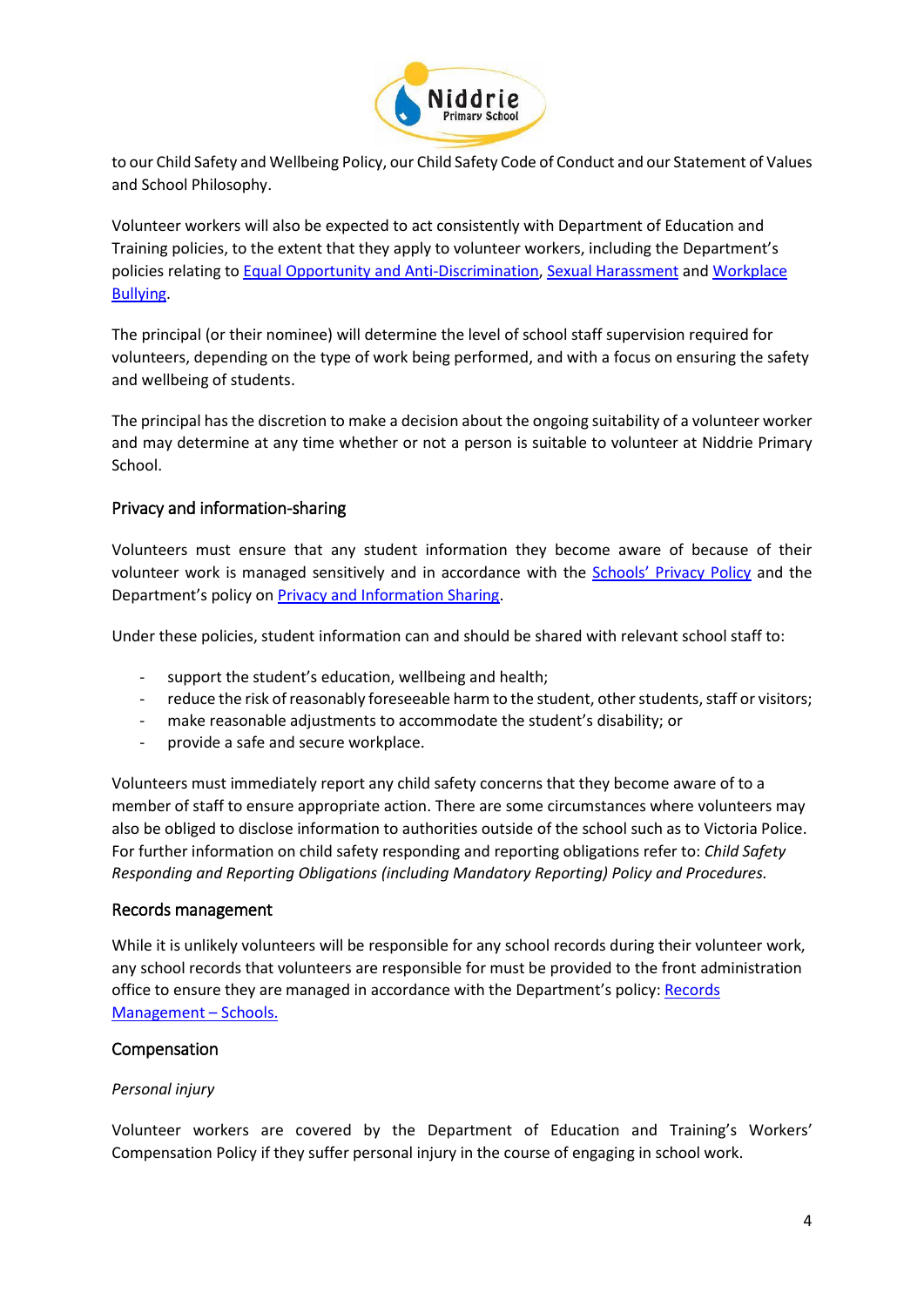

#### *Property damage*

If a volunteer worker suffers damage to their property in the course of carrying out school work, the Minister (or delegate) may authorise such compensation as they consider reasonable in the circumstances. Claims of this nature should be directed to the principal who will direct them to the Department's Legal Division.

#### *Public liability insurance*

The Department of Education and Training's public liability insurance policy applies when a volunteer worker engaged in school work is legally liable for:

- a claim for bodily injury to a third party
- damage to or the destruction of a third party's property.

# **COMMUNICATION**

This policy will be communicated to our school community in the following ways:

- Available publicly on our school's website
- Included in induction processes for relevant staff
- Included as part of our volunteer induction
- Made available in hard copy from school administration upon request

# RELATED POLICIES AND RESOURCES

Niddrie Primary School policies and resources relevant to this policy include:

*Statement of Values and School Philosophy Child Safety and Wellbeing Policy Child Safety Code of Conduct Child Safety Responding and Reporting Obligations Policy and Procedures Inclusion and Diversity Policy*

All policies can be found online at:

#### <https://niddrieps.vic.edu.au/about-us/#policies>

Department policies:

- [Equal Opportunity and Anti-Discrimination](https://www2.education.vic.gov.au/pal/equal-opportunity/policy-and-guidelines)
- [Child Safe Standards](https://www2.education.vic.gov.au/pal/child-safe-standards/policy)
- [Privacy and Information Sharing](https://www2.education.vic.gov.au/pal/privacy-information-sharing/policy)
- [Records Management](https://www2.education.vic.gov.au/pal/records-management/policy)  School Records
- [Sexual Harassment](https://www2.education.vic.gov.au/pal/sexual-harassment/policy-and-guidelines)
- [Volunteers in Schools](https://www2.education.vic.gov.au/pal/volunteers/policy)
- [Volunteer OHS Management](https://www2.education.vic.gov.au/pal/volunteer-ohs-management/policy)
- [Working with Children and Other Suitability Checks for School Volunteers and Visitors](https://www2.education.vic.gov.au/pal/suitability-checks/policy)
- [Workplace Bullying](https://www2.education.vic.gov.au/pal/workplace-bullying/policy)